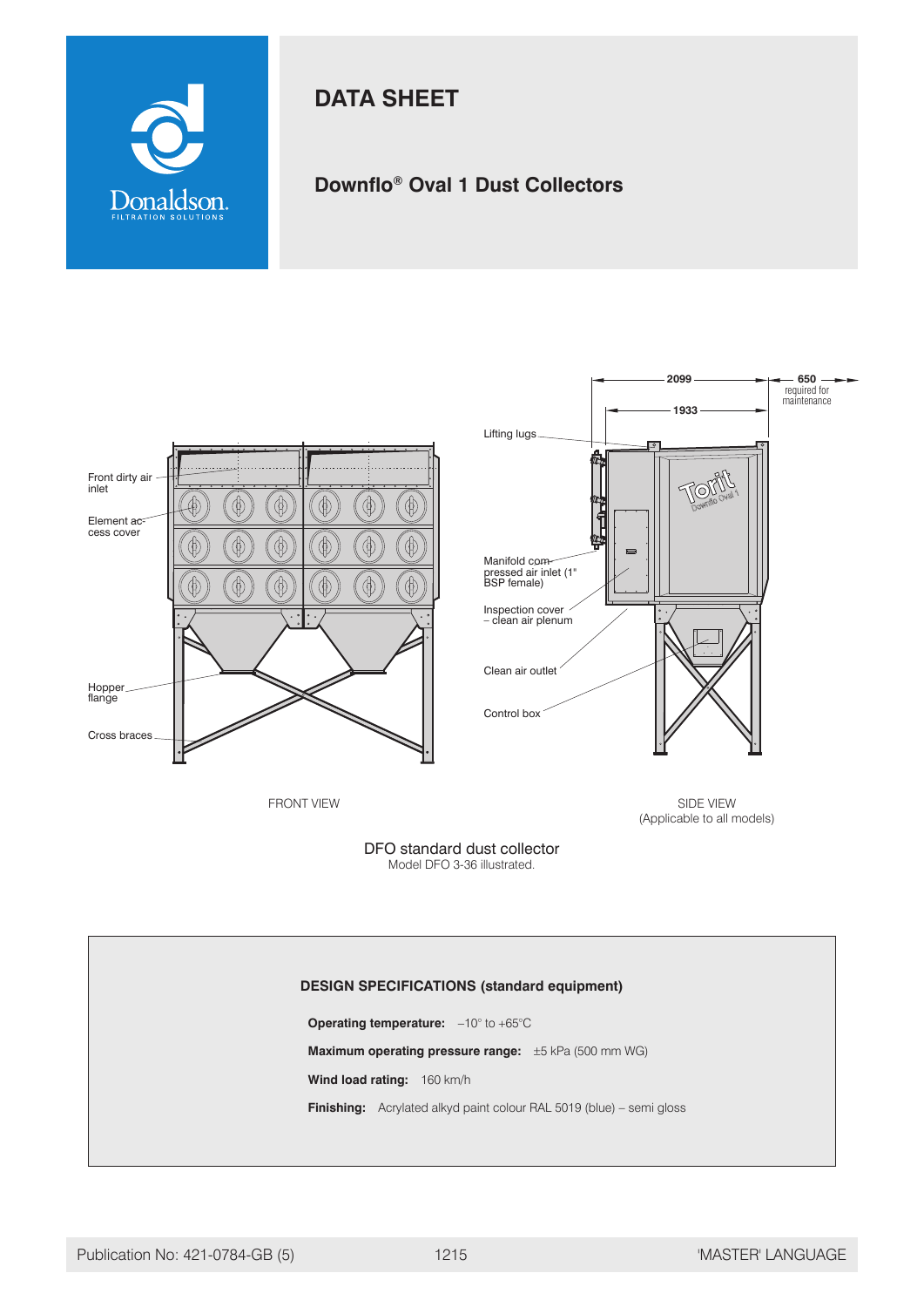## **2-wide modules:**







**DFO 4-16**

**A**

## **3-wide modules:**



## FRONT VIEWS

## **DFO standard dust collector**

Refer also to 'Specifications' table on page 3.

Larger collectors are configured from suitable combinations of the above modules – refer also to page 4.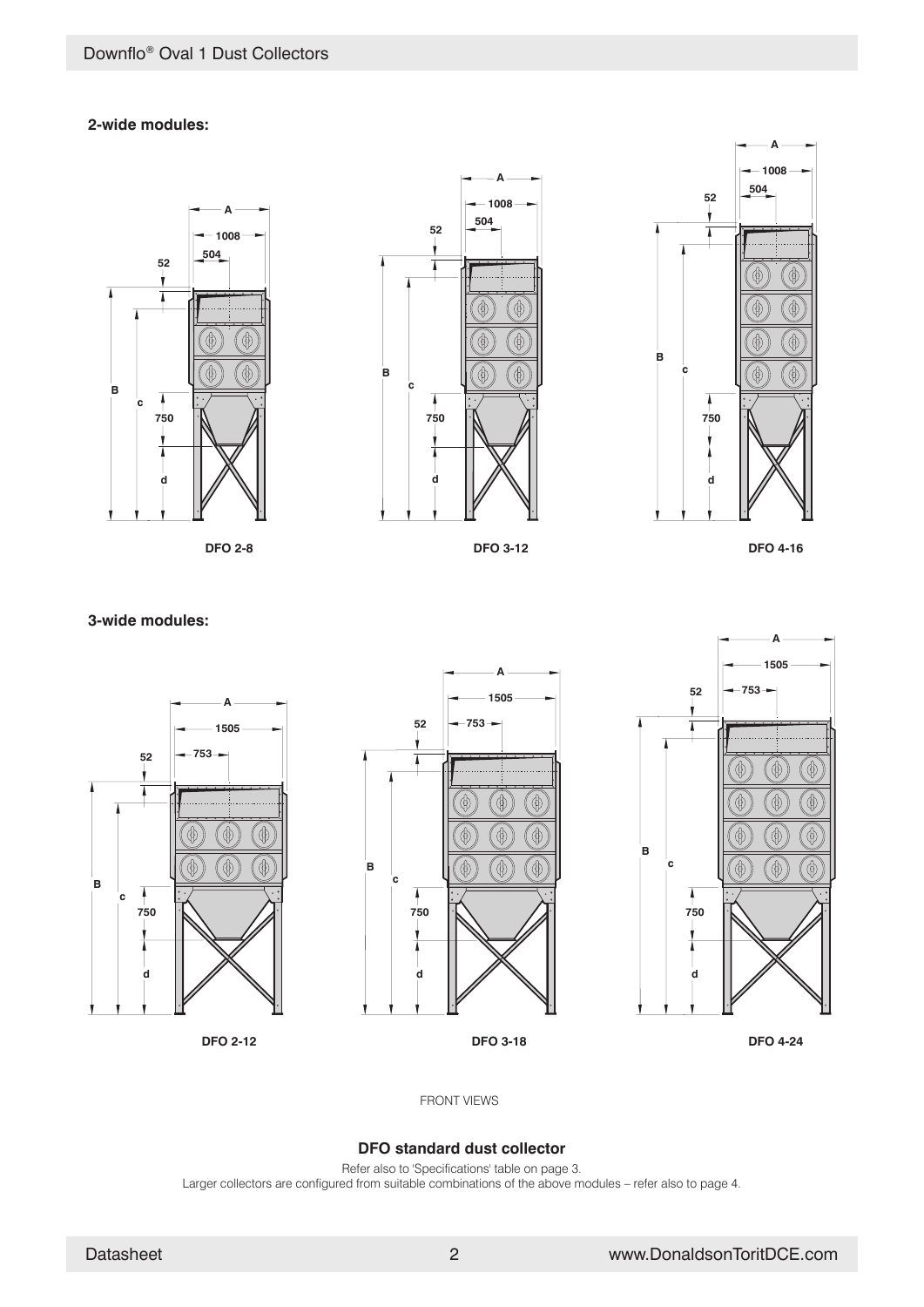|                  |                |                           |                  | <b>SPECIFICATIONS</b> |              |              |                         |                             |                         |
|------------------|----------------|---------------------------|------------------|-----------------------|--------------|--------------|-------------------------|-----------------------------|-------------------------|
|                  | No. of         | <b>Filtration</b><br>area | No. of<br>filter | No. of                |              |              | <b>DIMENSIONS in mm</b> |                             | Approx.<br>net          |
| <b>Model</b>     | modules*       | Ultra Web®                | elements         | valves                | A            | в            | $\mathbf c$             | $\operatorname{\mathsf{d}}$ | weight                  |
|                  |                |                           |                  |                       | 1138         | 2645         | 2340                    | 400                         |                         |
| <b>DFO 2-8</b>   | $\mathbf{1}$   | $141.2 \, \text{m}^2$     | 8                | $\overline{4}$        | 1138<br>1138 | 3310<br>3745 | 3005<br>3440            | 1065<br>1500                | 810 kg <sup>**▲</sup>   |
|                  |                |                           |                  |                       | 1635         | 2645         | 2340                    | 400                         |                         |
| <b>DFO 2-12</b>  | $\mathbf{1}$   | $211.8 \text{ m}^2$       | 12               | 6                     | 1635         | 3310         | 3005                    | 1065                        | 975 kg <sup>**</sup>    |
|                  |                |                           |                  |                       | 1635         | 3745         | 3440                    | 1500                        |                         |
|                  |                |                           |                  |                       | 2146         | 2645         | 2340                    | 400                         |                         |
| <b>DFO 2-16</b>  | $\overline{c}$ | 282.4 m <sup>2</sup>      | 16               | $\,8\,$               | 2146         | 3310         | 3005                    | 1065                        | 1270 kg <sup>**</sup>   |
|                  |                |                           |                  |                       | 2146<br>1138 | 3745<br>3118 | 3440<br>2813            | 1500<br>400                 |                         |
| <b>DFO 3-12</b>  | $\mathbf{1}$   | $211.8 \text{ m}^2$       | 12               | $6\,$                 | 1138         | 3783         | 3478                    | 1065                        | 960 kg <sup>**▲</sup>   |
|                  |                |                           |                  |                       | 1138         | 4218         | 3913                    | 1500                        |                         |
|                  |                |                           |                  |                       | 1635         | 3118         | 2813                    | 400                         |                         |
| <b>DFO 3-18</b>  | $\mathbf{1}$   | $317.7 \text{ m}^2$       | 18               | $9\,$                 | 1635         | 3783         | 3478                    | 1065                        | 1170 kg <sup>**▲</sup>  |
|                  |                |                           |                  |                       | 1635         | 4218         | 3913                    | 1500                        |                         |
|                  |                |                           |                  |                       | 2146         | 3118         | 2813                    | 400                         |                         |
| <b>DFO 3-24</b>  | $\overline{2}$ | 423.6 m <sup>2</sup>      | 24               | 12                    | 2146<br>2146 | 3783<br>4218 | 3478<br>3913            | 1065<br>1500                | 1700 kg <sup>**▲</sup>  |
|                  |                |                           |                  |                       | 3140         | 3118         | 2813                    | 400                         |                         |
| <b>DFO 3-36</b>  | $\overline{2}$ | 635.4 m <sup>2</sup>      | 36               | 18                    | 3140         | 3783         | 3478                    | 1065                        | 2075 kg <sup>**</sup>   |
|                  |                |                           |                  |                       | 3140         | 4218         | 3913                    | 1500                        |                         |
|                  |                |                           |                  |                       | 4148         | 3118         | 2813                    | 400                         |                         |
| <b>DFO 3-48</b>  | $\mathsf{3}$   | 847.2 m <sup>2</sup>      | 48               | 24                    | 4148         | 3783         | 3478                    | 1065                        | 2690 kg <sup>*</sup> *▲ |
|                  |                |                           |                  |                       | 4148<br>1138 | 4218<br>3591 | 3913<br>3286            | 1500<br>400                 |                         |
| <b>DFO 4-16</b>  | $\mathbf{1}$   | 282.4 m <sup>2</sup>      | 16               | 8                     | 1138         | 4256         | 3951                    | 1065                        | 1120 kg <sup>**▲</sup>  |
|                  |                |                           |                  |                       | 1138         | 4691         | 4386                    | 1500                        |                         |
|                  |                |                           |                  |                       | 1635         | 3591         | 3286                    | 400                         |                         |
| <b>DFO 4-24</b>  | $\mathbf{1}$   | 423.6 m <sup>2</sup>      | 24               | 12                    | 1635         | 4256         | 3951                    | 1065                        | 1365 kg <sup>**▲</sup>  |
|                  |                |                           |                  |                       | 1635         | 4691         | 4386                    | 1500                        |                         |
| <b>DFO 4-32</b>  | $\overline{2}$ | 564.8 m <sup>2</sup>      | 32               | 16                    | 2146<br>2146 | 3591<br>4256 | 3286<br>3951            | 400<br>1065                 | 1790 kg <sup>**▲</sup>  |
|                  |                |                           |                  |                       | 2146         | 4691         | 4386                    | 1500                        |                         |
|                  |                |                           |                  |                       | 2643         | 3591         | 3286                    | 400                         |                         |
| <b>DFO 4-40</b>  | $\overline{2}$ | 706.0 m <sup>2</sup>      | 40               | $20\,$                | 2643         | 4256         | 3951                    | 1065                        | 2135 kg <sup>**▲</sup>  |
|                  |                |                           |                  |                       | 2643         | 4691         | 4386                    | 1500                        |                         |
| <b>DFO 4-48</b>  | $\overline{2}$ | 847.2 m <sup>2</sup>      | 48               | 24                    | 3140<br>3140 | 3591<br>4256 | 3286<br>3951            | 400<br>1065                 | 2490 kg <sup>**▲</sup>  |
|                  |                |                           |                  |                       | 3140         | 4691         | 4386                    | 1500                        |                         |
|                  |                |                           |                  |                       | 3651         | 3591         | 3286                    | 400                         |                         |
| <b>DFO 4-56</b>  | 3              | 988.4 m <sup>2</sup>      | 56               | 28                    | 3651         | 4256         | 3951                    | 1065                        | 2765 kg <sup>**▲</sup>  |
|                  |                |                           |                  |                       | 3651         | 4691         | 4386                    | 1500                        |                         |
|                  |                |                           |                  | 32                    | 4148         | 3591         | 3286                    | 400                         |                         |
| <b>DFO 4-64</b>  | 3              | 1129.6 m <sup>2</sup>     | 64               |                       | 4148<br>4148 | 4256<br>4691 | 3951<br>4386            | 1065<br>1500                | 3190 kg**▲              |
|                  |                |                           |                  |                       | 4645         | 3591         | 3286                    | 400                         |                         |
| <b>DFO 4-72</b>  | $\mathfrak{S}$ | $1270.8 \text{ m}^2$      | 72               | 36                    | 4645         | 4256         | 3951                    | 1065                        | 3615 kg <sup>**▲</sup>  |
|                  |                |                           |                  |                       | 4645         | 4691         | 4386                    | 1500                        |                         |
|                  |                |                           |                  |                       | 5156         | 3591         | 3286                    | 400                         |                         |
| <b>DFO 4-80</b>  | $\overline{4}$ | 1412.0 $m2$               | $80\,$           | 40                    | 5156<br>5156 | 4256<br>4691 | 3951<br>4386            | 1065<br>1500                | 4000 kg <sup>*</sup> *▲ |
|                  |                |                           |                  |                       | 5653         | 3591         | 3286                    | 400                         |                         |
| <b>DFO 4-88</b>  | 4              | 1553.2 $m2$               | 88               | 44                    | 5653         | 4256         | 3951                    | 1065                        | 4275 kg***              |
|                  |                |                           |                  |                       | 5653         | 4691         | 4386                    | 1500                        |                         |
|                  |                |                           |                  |                       | 6150         | 3591         | 3286                    | 400                         |                         |
| <b>DFO 4-96</b>  | 4              | 1694.4 $m2$               | 96               | 48                    | 6150<br>6150 | 4256<br>4691 | 3951<br>4386            | 1065<br>1500                | 4570 kg <sup>**▲</sup>  |
|                  |                |                           |                  |                       | 6661         | 3591         | 3286                    | 400                         |                         |
| <b>DFO 4-104</b> | 5              | 1835.6 $m2$               | 104              | 52                    | 6661         | 4256         | 3951                    | 1065                        | 4935 kg <sup>**▲</sup>  |
|                  |                |                           |                  |                       | 6661         | 4691         | 4386                    | 1500                        |                         |
|                  |                |                           |                  |                       | 7158         | 3591         | 3286                    | 400                         |                         |
| <b>DFO 4-112</b> | 5              | 1976.8 $m2$               | 112              | 56                    | 7158         | 4256         | 3951                    | 1065                        | 6240 kg <sup>**▲</sup>  |
|                  |                |                           |                  |                       | 7158<br>7655 | 4691<br>3591 | 4386<br>3286            | 1500<br>400                 |                         |
| <b>DFO 4-120</b> | 5              | $2118.0 \text{ m}^2$      | 120              | 60                    | 7655         | 4256         | 3951                    | 1065                        | 6425 kg <sup>**▲</sup>  |
|                  |                |                           |                  |                       | 7655         | 4691         | 4386                    | 1500                        |                         |
|                  |                |                           |                  |                       | 8166         | 3591         | 3286                    | 400                         |                         |
| <b>DFO 4-128</b> | 6              | 2259.2 $m2$               | 128              | 64                    | 8166         | 4256         | 3951                    | 1065                        | 6850 kg <sup>**▲</sup>  |
|                  |                |                           |                  |                       | 8166         | 4691         | 4386                    | 1500                        |                         |

\*For module configurations refer to pages 2 and 4. \*\*Indicates heaviest configuration (1500 mm hopper clearance). For reinforced units refer to detailed outlines. ▲Increase weight by 15% for reinforced units.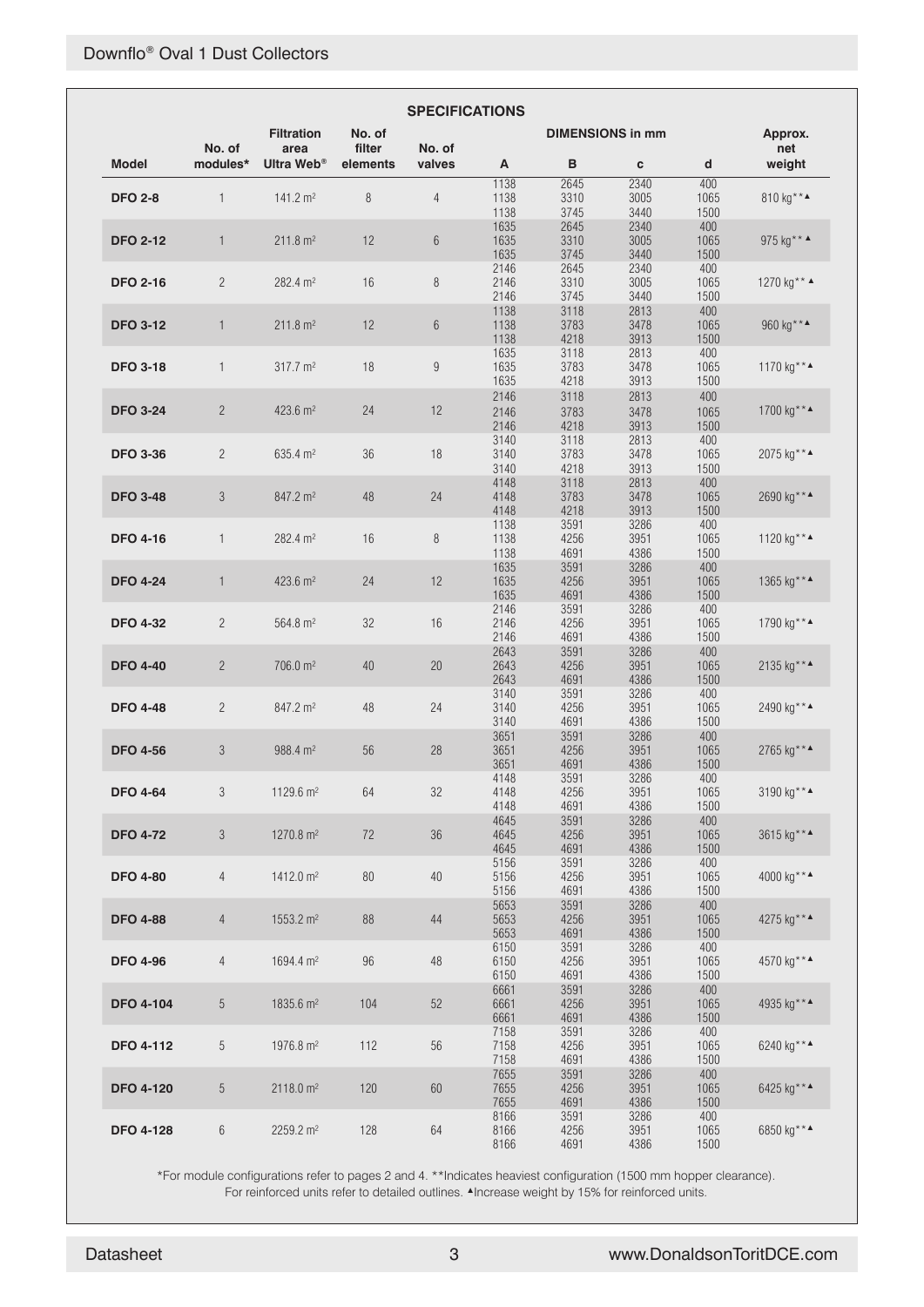

**DFO 2-8 DFO 3-12 DFO 4-16**



**DFO 2-12 DFO 3-18 DFO 4-24**



**DFO 2-16**\* **DFO 3-24**\* **DFO 4-32**\*



**DFO 4-40**



**DFO 3-36 DFO 4-48**





**DFO 4-56**

**DFO 3-48 DFO 4-64**

**DFO 4-72**

**DFO 4-80**

**DFO 4-88**





















**DFO 4-112**











**Module configurations** \*Single hopper is also available for these models.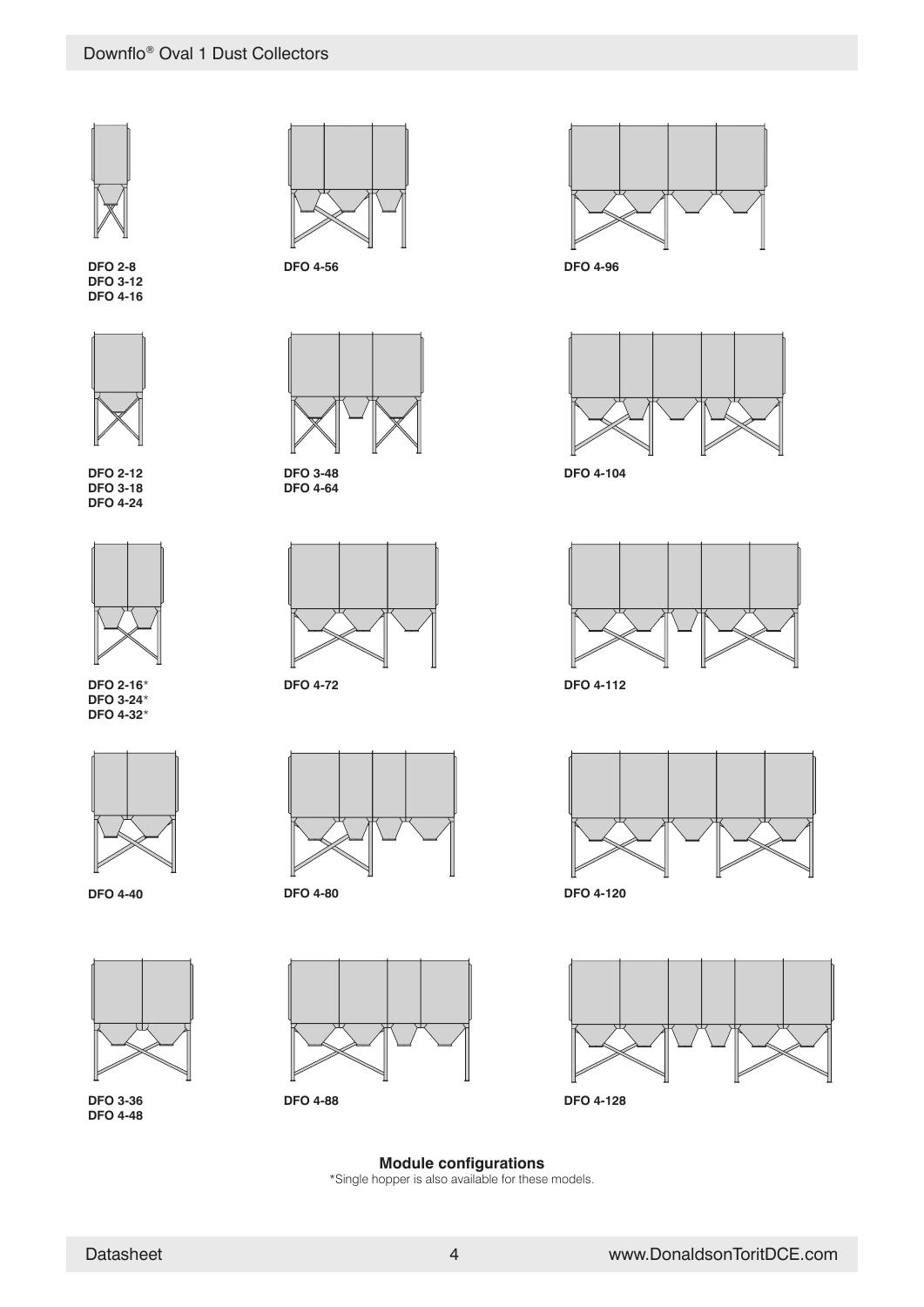

**Dirty air inlet details** 3-wide module illustrated.

|               |                | <b>DIMENSIONS in mm</b> |       |   | No. of holes               |
|---------------|----------------|-------------------------|-------|---|----------------------------|
|               | <b>Nominal</b> | A                       | b     | c | (M <sub>10</sub> threaded) |
| 2-wide module | 400 x 930      | 932                     | 170.5 |   | 22                         |
| 3-wide module | 400 x 1400     | 1402                    | 155.5 | 9 | 30                         |



## **Clean air outlet details**

3-wide module illustrated.

| 902<br>160.5<br>24<br>2-wide module<br><sub>5</sub> |
|-----------------------------------------------------|
|                                                     |
| 159<br>1399<br>32<br>9<br>3-wide module             |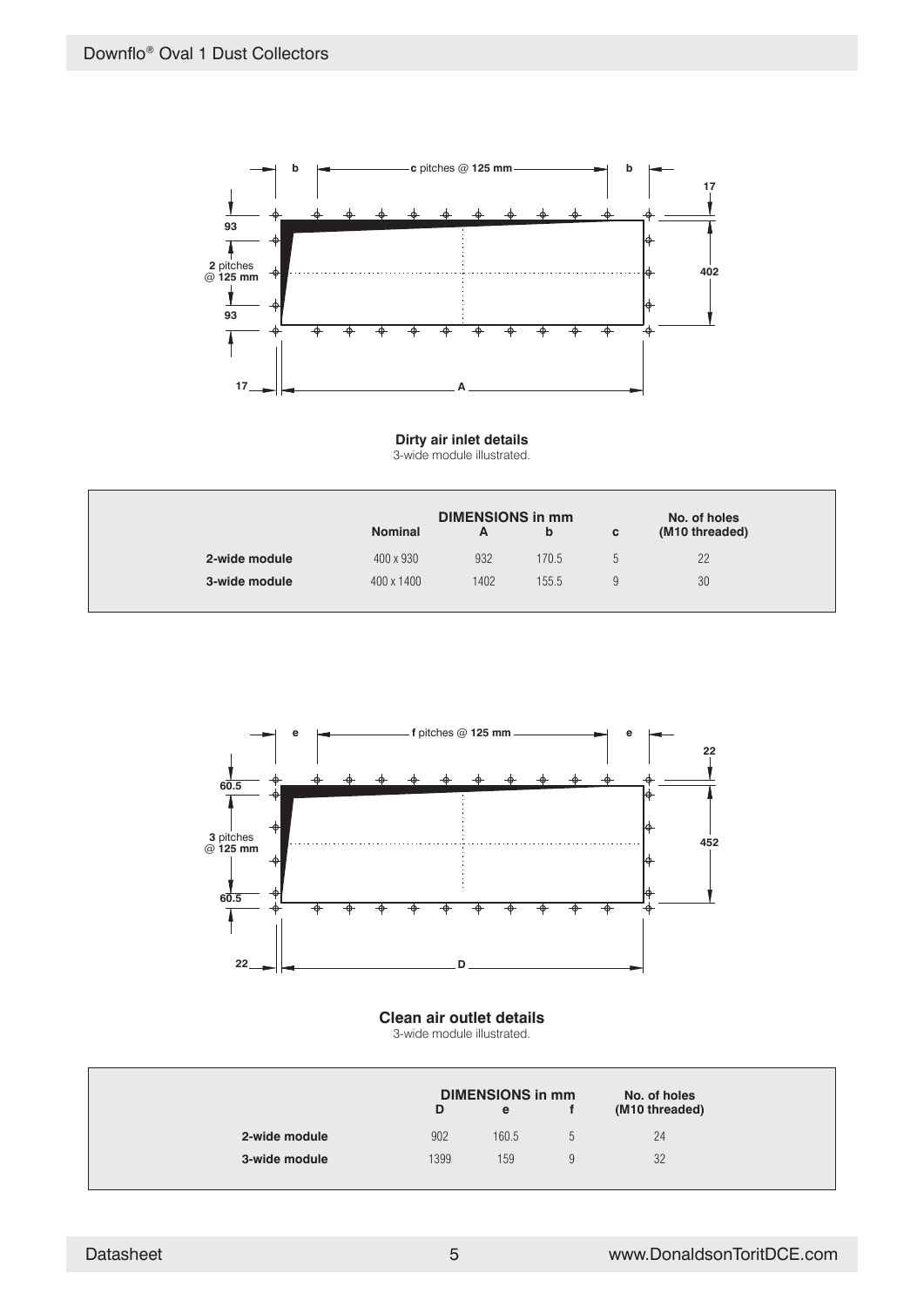



**Hopper flange details (362 x 362)**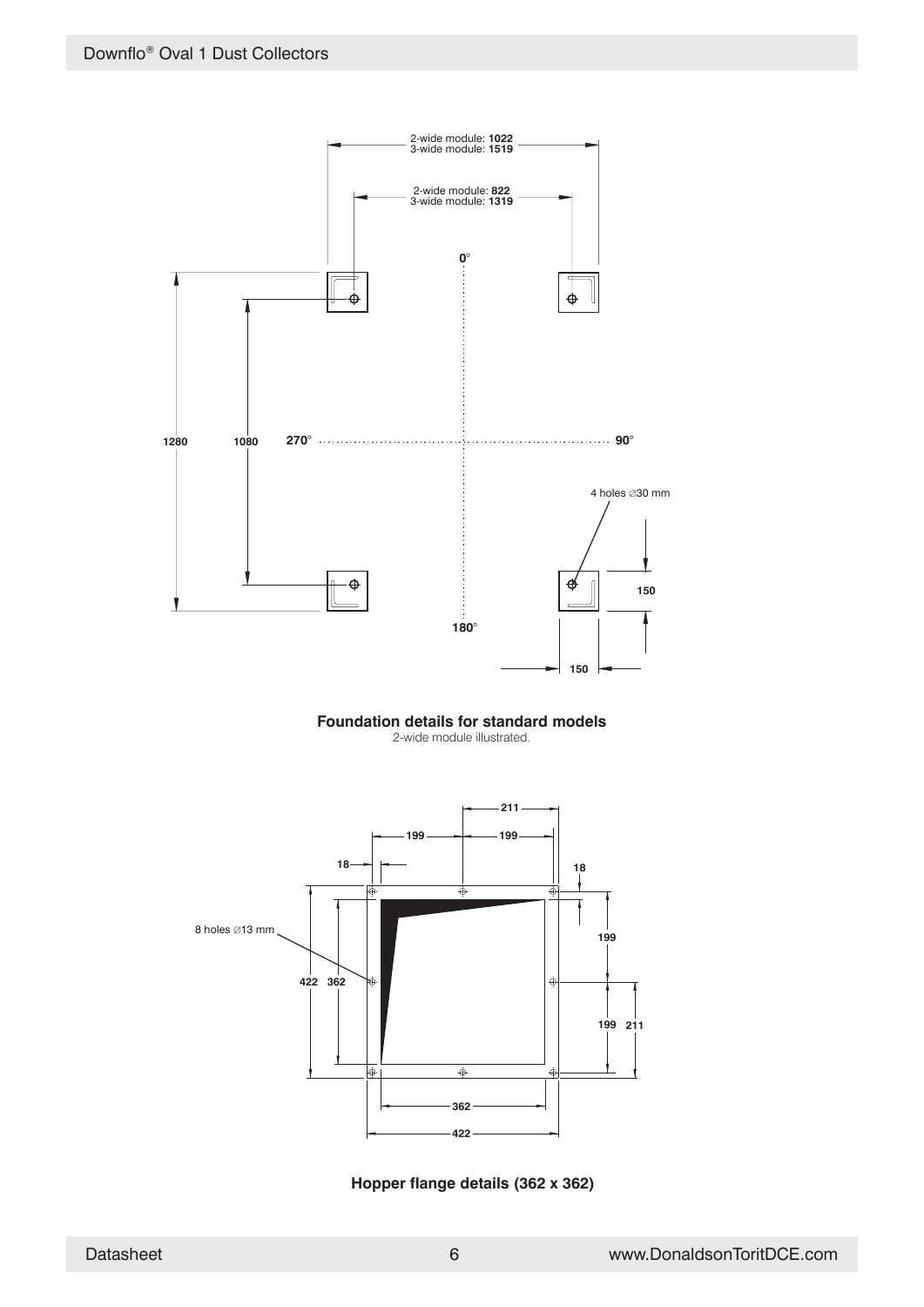

**DFO reinforced version – standard venting position** (Refer to detailed outlines for reinforced units)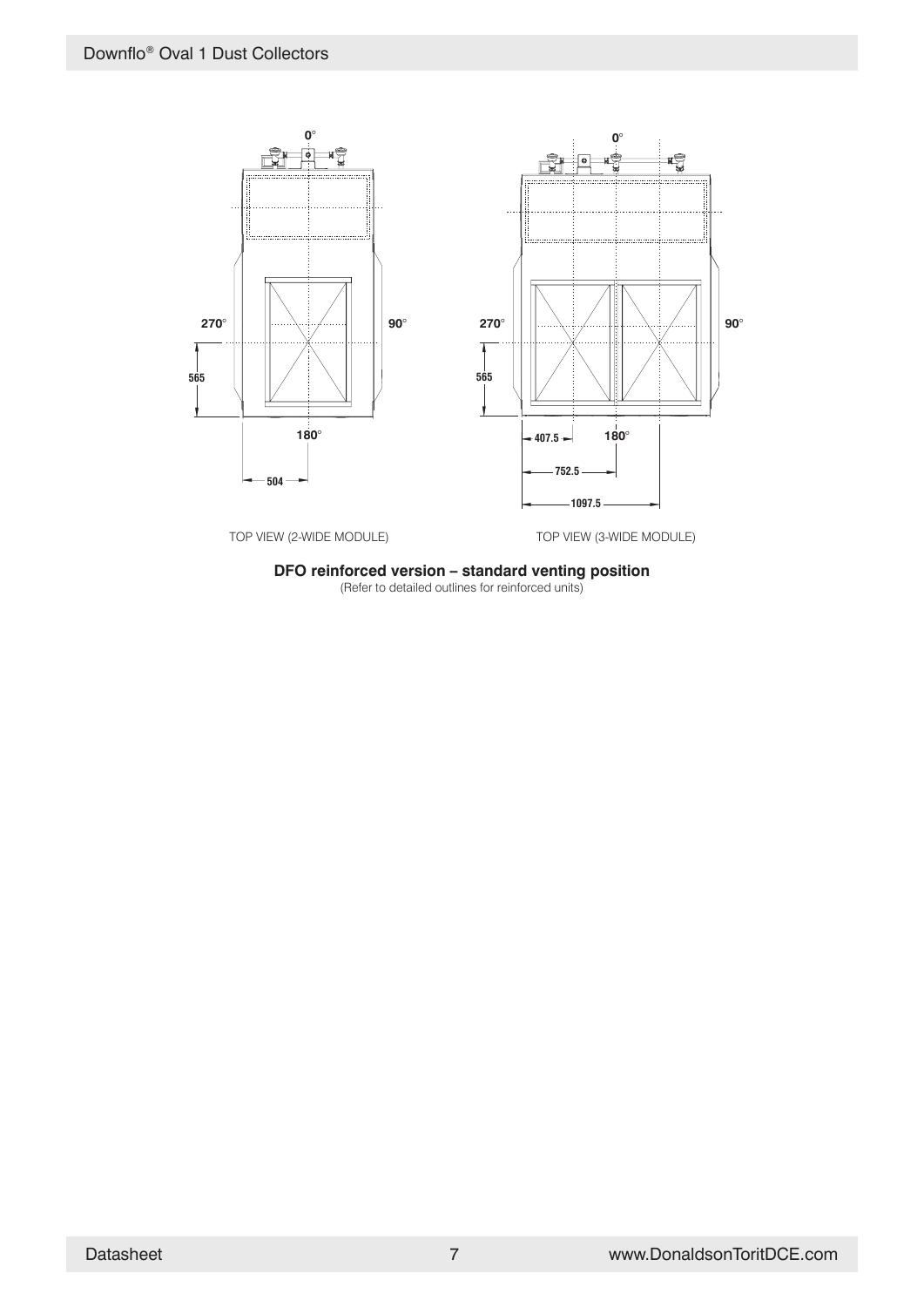### **COMPRESSED AIR REQUIREMENTS**

Max. 7 bar Pressure range 6-7 bar Clean air (max. particle size 50 µm) Free of condensate at working temperature Max. oil content: 3 mg/m<sup>3</sup> Approx. compressed air usage\*: ±45 Nlitres per pulse (±16.2 Nm<sup>3</sup>/h for 10 s pulse interval at 7 bar)

\* The indicated value is the consumption per valve

#### **ELECTRICAL SPECIFICATIONS**

#### **Controls**

Full automatic cleaning mechanism: IPC / IPC (∆Ρ) controller Pulse time: 100 ms Interval time: 12 s Voltage input: 24V DC, 110V AC or 230V AC; 1 ph; 50 Hz; 0.15 kW Protection class: IP65 Solenoid voltage: 24V DC

#### **NOISE LEVEL\***

#### **Pulse noise**\*

LpAeq: ≤ 78 dB (A-weighted equivalent continuous sound pressure level) ∆Li: ≤ 10 dB (impulsive noise content)

\* Measurement according to DIN 45635/1 at 1m distance, with 6 bar compressed air pressure, pulse interval of 15s, semi-free field conditions and usual tolerance ±2 dB.

### **OPTIONS**

- Execution for outside installation
- Full range of filter elements
- Variable hopper clearance
- Pulse noise attenuation down to LpAeq ≤ 70 dB
- Full range of dust disposal systems
- Front inlet adaptor pieces
- Abrasive inlet boxes

• Earthing

- Vibrator
- Sprinkler
- Oil/water separator
- Platform
- Bag in / Bag out
- Full range of fan sets and ducting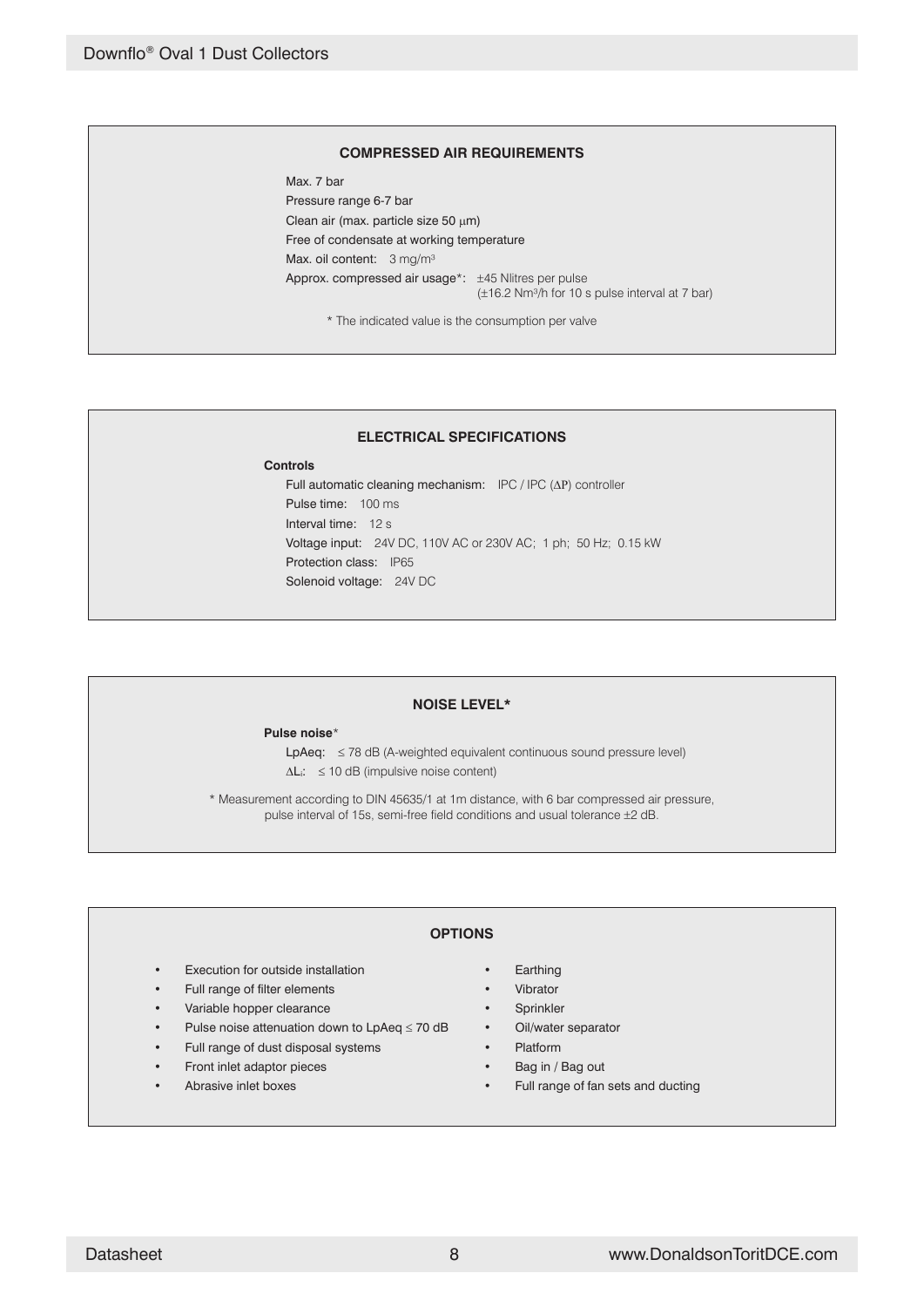| Downflo <sup>®</sup> Oval 1 Dust Collectors                                                                                                                          |
|----------------------------------------------------------------------------------------------------------------------------------------------------------------------|
|                                                                                                                                                                      |
|                                                                                                                                                                      |
|                                                                                                                                                                      |
|                                                                                                                                                                      |
|                                                                                                                                                                      |
|                                                                                                                                                                      |
|                                                                                                                                                                      |
|                                                                                                                                                                      |
|                                                                                                                                                                      |
|                                                                                                                                                                      |
|                                                                                                                                                                      |
|                                                                                                                                                                      |
|                                                                                                                                                                      |
|                                                                                                                                                                      |
|                                                                                                                                                                      |
|                                                                                                                                                                      |
|                                                                                                                                                                      |
|                                                                                                                                                                      |
|                                                                                                                                                                      |
|                                                                                                                                                                      |
|                                                                                                                                                                      |
|                                                                                                                                                                      |
|                                                                                                                                                                      |
|                                                                                                                                                                      |
|                                                                                                                                                                      |
|                                                                                                                                                                      |
|                                                                                                                                                                      |
|                                                                                                                                                                      |
|                                                                                                                                                                      |
|                                                                                                                                                                      |
|                                                                                                                                                                      |
| ,我们也不会有什么?""我们的人,我们也不会有什么?""我们的人,我们也不会有什么?""我们的人,我们也不会有什么?""我们的人,我们也不会有什么?""我们的人                                                                                     |
|                                                                                                                                                                      |
|                                                                                                                                                                      |
|                                                                                                                                                                      |
|                                                                                                                                                                      |
|                                                                                                                                                                      |
|                                                                                                                                                                      |
|                                                                                                                                                                      |
|                                                                                                                                                                      |
|                                                                                                                                                                      |
|                                                                                                                                                                      |
| ,我们也不会有一个人的事情。""我们的人,我们也不会有一个人的人,我们也不会有一个人的人,我们也不会有一个人的人,我们也不会有一个人的人,我们也不会有一个人的人,<br>第二百一十一章 第二百一十二章 第二百一十二章 第二百一十二章 第二百一十二章 第二百一十二章 第二百一十二章 第二百一十二章 第二百一十二章 第二百一十二章 |